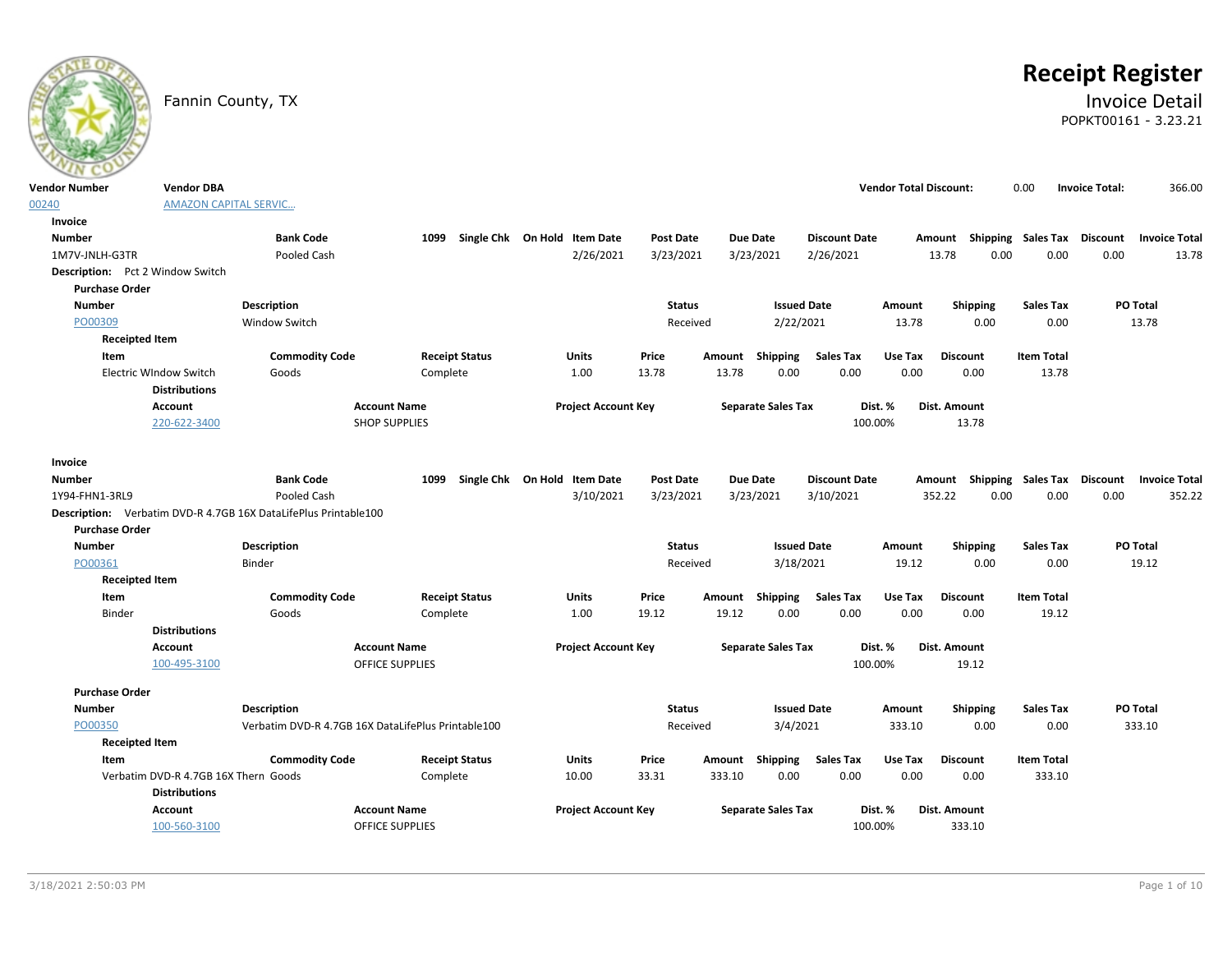| <b>Vendor Number</b><br>00402               | <b>Vendor DBA</b><br><b>AXON ENTERPRISE, INC</b> |                              |                         |                       |                              |                  |          |                           |                      | <b>Vendor Total Discount:</b> |                                    | 0.00              | <b>Invoice Total:</b> | 526.16                        |
|---------------------------------------------|--------------------------------------------------|------------------------------|-------------------------|-----------------------|------------------------------|------------------|----------|---------------------------|----------------------|-------------------------------|------------------------------------|-------------------|-----------------------|-------------------------------|
| Invoice                                     |                                                  |                              |                         |                       |                              |                  |          |                           |                      |                               |                                    |                   |                       |                               |
| <b>Number</b>                               |                                                  | <b>Bank Code</b>             | 1099                    |                       | Single Chk On Hold Item Date | <b>Post Date</b> |          | Due Date                  | <b>Discount Date</b> |                               | Amount Shipping Sales Tax          |                   |                       | <b>Discount</b> Invoice Total |
| SI-1720157                                  |                                                  | Pooled Cash                  |                         |                       | 2/24/2021                    | 3/23/2021        |          | 2/23/2021                 | 2/24/2021            |                               | 526.16<br>0.00                     | 0.00              | 0.00                  | 526.16                        |
| <b>Description:</b> Holster X2/battery pack |                                                  |                              |                         |                       |                              |                  |          |                           |                      |                               |                                    |                   |                       |                               |
| <b>Purchase Order</b>                       |                                                  |                              |                         |                       |                              |                  |          |                           |                      |                               |                                    |                   |                       |                               |
| <b>Number</b>                               |                                                  | <b>Description</b>           |                         |                       |                              | <b>Status</b>    |          | <b>Issued Date</b>        |                      | Amount                        | <b>Shipping</b>                    | <b>Sales Tax</b>  |                       | PO Total                      |
| PO00314                                     |                                                  | Holster X2/ battery pack     |                         |                       |                              | Received         |          | 2/23/2021                 |                      | 526.16                        | 0.00                               | 0.00              |                       | 526.16                        |
| <b>Receipted Item</b>                       |                                                  |                              |                         |                       |                              |                  |          |                           |                      |                               |                                    |                   |                       |                               |
| Item                                        |                                                  | <b>Commodity Code</b>        |                         | <b>Receipt Status</b> | Units                        | Price            |          | Amount Shipping           | <b>Sales Tax</b>     | Use Tax                       | <b>Discount</b>                    | <b>Item Total</b> |                       |                               |
|                                             | left hand holster X2 blackhawk                   | Goods                        |                         | Complete              | 2.00                         | 85.43            | 170.86   | 0.00                      | 0.00                 | 0.00                          | 0.00                               | 170.86            |                       |                               |
|                                             | <b>Distributions</b>                             |                              |                         |                       |                              |                  |          |                           |                      |                               |                                    |                   |                       |                               |
|                                             | <b>Account</b>                                   |                              | <b>Account Name</b>     |                       | <b>Project Account Key</b>   |                  |          | <b>Separate Sales Tax</b> |                      | Dist. %                       | Dist. Amount                       |                   |                       |                               |
|                                             | 100-560-3200                                     |                              | <b>WEAPONS SUPPLIES</b> |                       |                              |                  |          |                           |                      | 100.00%                       | 170.86                             |                   |                       |                               |
| <b>Receipted Item</b>                       |                                                  |                              |                         |                       |                              |                  |          |                           |                      |                               |                                    |                   |                       |                               |
| Item                                        |                                                  | <b>Commodity Code</b>        |                         | <b>Receipt Status</b> | Units                        | Price            |          | Amount Shipping           | <b>Sales Tax</b>     | Use Tax                       | <b>Discount</b>                    | <b>Item Total</b> |                       |                               |
|                                             | tppm tactical battery pack pinky e Goods         |                              |                         | Complete              | 5.00                         | 71.06            | 355.30   | 0.00                      | 0.00                 | 0.00                          | 0.00                               | 355.30            |                       |                               |
|                                             | <b>Distributions</b>                             |                              |                         |                       |                              |                  |          |                           |                      |                               |                                    |                   |                       |                               |
|                                             | Account                                          |                              | <b>Account Name</b>     |                       | <b>Project Account Key</b>   |                  |          | <b>Separate Sales Tax</b> |                      | Dist. %                       | Dist. Amount                       |                   |                       |                               |
|                                             | 100-560-3200                                     |                              | <b>WEAPONS SUPPLIES</b> |                       |                              |                  |          |                           |                      | 100.00%                       | 355.30                             |                   |                       |                               |
|                                             |                                                  |                              |                         |                       |                              |                  |          |                           |                      |                               |                                    |                   |                       |                               |
| <b>Vendor Number</b>                        | <b>Vendor DBA</b>                                |                              |                         |                       |                              |                  |          |                           |                      | <b>Vendor Total Discount:</b> |                                    | 0.00              | <b>Invoice Total:</b> | 1,724.10                      |
| 00484                                       | <b>INTER-COUNTY COMMUN</b>                       |                              |                         |                       |                              |                  |          |                           |                      |                               |                                    |                   |                       |                               |
| Invoice                                     |                                                  |                              |                         |                       |                              |                  |          |                           |                      |                               |                                    |                   |                       |                               |
| <b>Number</b>                               |                                                  | <b>Bank Code</b>             | 1099                    |                       | Single Chk On Hold Item Date | <b>Post Date</b> |          | Due Date                  | <b>Discount Date</b> |                               | Amount Shipping Sales Tax Discount |                   |                       | <b>Invoice Total</b>          |
| 1427                                        |                                                  | Pooled Cash                  |                         |                       | 3/11/2021                    | 3/23/2021        |          | 3/23/2021                 | 3/11/2021            |                               | 0.00<br>1,724.10                   | 0.00              | 0.00                  | 1,724.10                      |
|                                             | Description: External GPS antenna install        |                              |                         |                       |                              |                  |          |                           |                      |                               |                                    |                   |                       |                               |
| <b>Purchase Order</b>                       |                                                  |                              |                         |                       |                              |                  |          |                           |                      |                               |                                    |                   |                       |                               |
| <b>Number</b>                               |                                                  | <b>Description</b>           |                         |                       |                              | <b>Status</b>    |          | <b>Issued Date</b>        |                      | Amount                        | <b>Shipping</b>                    | <b>Sales Tax</b>  |                       | PO Total                      |
| PO00288                                     |                                                  | External GPS antenna install |                         |                       |                              | Received         |          | 1/28/2021                 |                      | 1,724.10                      | 0.00                               | 0.00              |                       | 1,724.10                      |
| <b>Receipted Item</b>                       |                                                  |                              |                         |                       |                              |                  |          |                           |                      |                               |                                    |                   |                       |                               |
| Item                                        |                                                  | <b>Commodity Code</b>        |                         | <b>Receipt Status</b> | Units                        | Price            |          | Amount Shipping           | <b>Sales Tax</b>     | Use Tax                       | <b>Discount</b>                    | <b>Item Total</b> |                       |                               |
|                                             | External GPS antenna install                     | Goods                        |                         | Complete              | 1.00                         | 1,724.10         | 1,724.10 | 0.00                      | 0.00                 | 0.00                          | 0.00                               | 1,724.10          |                       |                               |
|                                             | <b>Distributions</b>                             |                              |                         |                       |                              |                  |          |                           |                      |                               |                                    |                   |                       |                               |
|                                             | <b>Account</b>                                   |                              | <b>Account Name</b>     |                       | <b>Project Account Key</b>   |                  |          | <b>Separate Sales Tax</b> |                      | Dist. %                       | Dist. Amount                       |                   |                       |                               |
|                                             | 100-560-4540                                     |                              | R & M AUTOMOBILES       |                       |                              |                  |          |                           |                      | 100.00%                       | 1,724.10                           |                   |                       |                               |
|                                             |                                                  |                              |                         |                       |                              |                  |          |                           |                      |                               |                                    |                   |                       |                               |
| <b>Vendor Number</b>                        | <b>Vendor DBA</b>                                |                              |                         |                       |                              |                  |          |                           |                      | <b>Vendor Total Discount:</b> |                                    | 0.00              | <b>Invoice Total:</b> | 1,924.84                      |
| 00216                                       | <b>OFFICE DEPOT</b>                              |                              |                         |                       |                              |                  |          |                           |                      |                               |                                    |                   |                       |                               |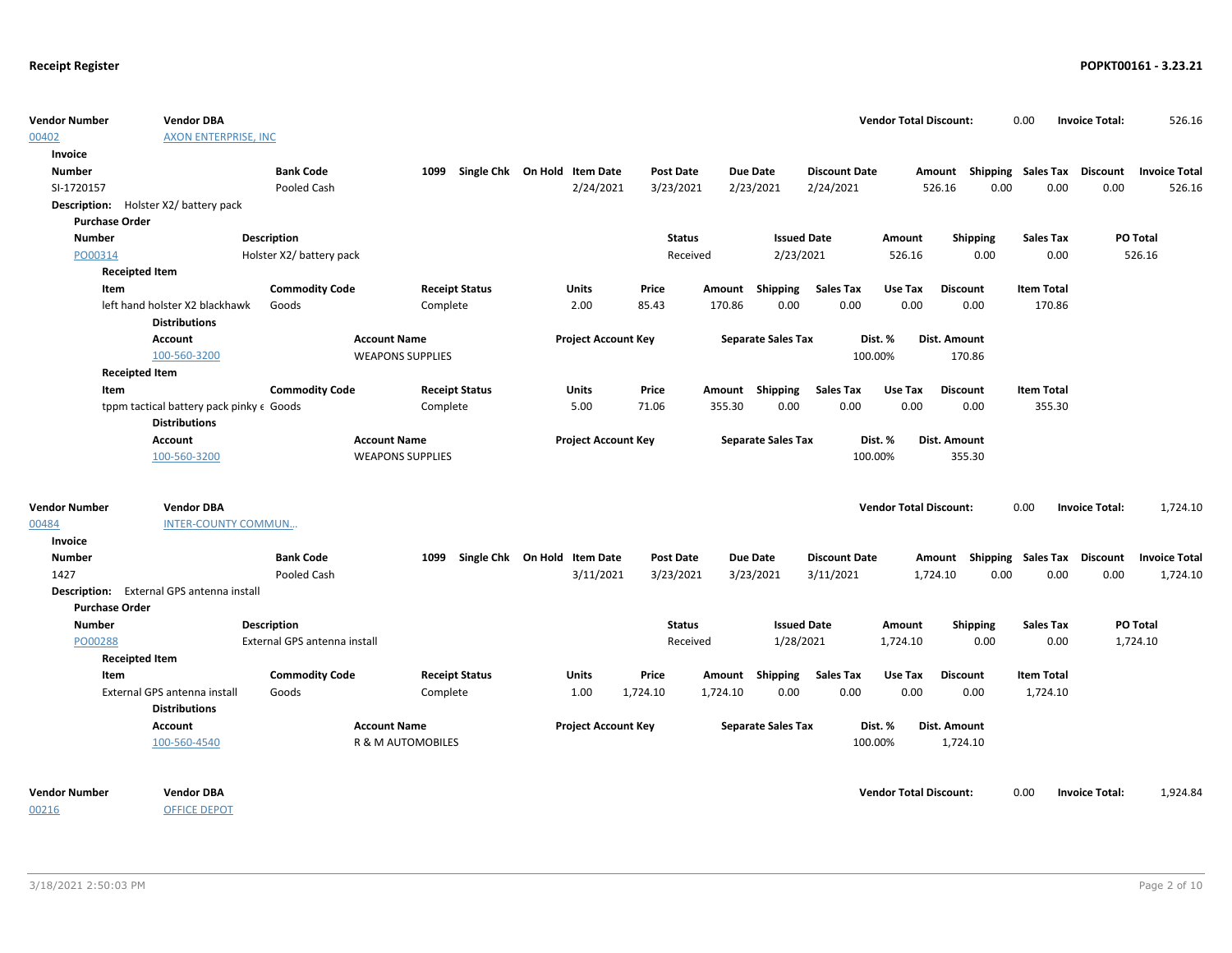| Invoice                             |                                         |                        |                              |                  |                    |                           |                      |         |                     |                           |                                         |
|-------------------------------------|-----------------------------------------|------------------------|------------------------------|------------------|--------------------|---------------------------|----------------------|---------|---------------------|---------------------------|-----------------------------------------|
| Number                              | <b>Bank Code</b>                        | 1099                   | Single Chk On Hold Item Date | <b>Post Date</b> |                    | <b>Due Date</b>           | <b>Discount Date</b> |         | Amount              | <b>Shipping Sales Tax</b> | <b>Discount</b><br><b>Invoice Total</b> |
| 159056007001                        | Pooled Cash                             |                        | 3/8/2021                     | 3/23/2021        |                    | 3/23/2021                 | 3/8/2021             |         | 0.00<br>88.00       | 0.00                      | 0.00<br>88.00                           |
| <b>Description:</b> Office Supplies |                                         |                        |                              |                  |                    |                           |                      |         |                     |                           |                                         |
| <b>Purchase Order</b>               |                                         |                        |                              |                  |                    |                           |                      |         |                     |                           |                                         |
| <b>Number</b>                       | <b>Description</b>                      |                        |                              | <b>Status</b>    |                    | <b>Issued Date</b>        |                      | Amount  | Shipping            | <b>Sales Tax</b>          | PO Total                                |
| PO00349                             | Office Supplies                         |                        |                              |                  | Received           | 3/4/2021                  |                      | 19.61   | 0.00                | 0.00                      | 19.61                                   |
| <b>Receipted Item</b>               |                                         |                        |                              |                  |                    |                           |                      |         |                     |                           |                                         |
| Item                                | <b>Commodity Code</b>                   | <b>Receipt Status</b>  | Units                        | Price            | Amount             | Shipping                  | <b>Sales Tax</b>     | Use Tax | <b>Discount</b>     | <b>Item Total</b>         |                                         |
| Binder                              | Goods                                   | Void                   | 1.00                         | 19.61            | 19.61              | 0.00                      | 0.00                 | 0.00    | 0.00                | 19.61                     |                                         |
| <b>Distributions</b>                |                                         |                        |                              |                  |                    |                           |                      |         |                     |                           |                                         |
| <b>Account</b>                      |                                         | <b>Account Name</b>    | <b>Project Account Key</b>   |                  |                    | <b>Separate Sales Tax</b> |                      | Dist. % | Dist. Amount        |                           |                                         |
| 100-495-3100                        |                                         | <b>OFFICE SUPPLIES</b> |                              |                  |                    |                           |                      | 100.00% | 19.61               |                           |                                         |
| <b>Purchase Order</b>               |                                         |                        |                              |                  |                    |                           |                      |         |                     |                           |                                         |
| <b>Number</b>                       | <b>Description</b>                      |                        |                              | <b>Status</b>    |                    | <b>Issued Date</b>        |                      | Amount  | <b>Shipping</b>     | <b>Sales Tax</b>          | PO Total                                |
| PO00346                             | Office supplies for County Court at Law |                        |                              |                  | Received           | 3/3/2021                  |                      | 29.99   | 0.00                | 0.00                      | 29.99                                   |
| <b>Receipted Item</b>               |                                         |                        |                              |                  |                    |                           |                      |         |                     |                           |                                         |
| Item                                | <b>Commodity Code</b>                   | <b>Receipt Status</b>  | Units                        | Price            | Amount             | Shipping                  | <b>Sales Tax</b>     | Use Tax | <b>Discount</b>     | <b>Item Total</b>         |                                         |
| copy paper                          | Goods                                   | Complete               | 1.00                         | 29.99            | 29.99              | 0.00                      | 0.00                 | 0.00    | 0.00                | 29.99                     |                                         |
| <b>Distributions</b>                |                                         |                        |                              |                  |                    |                           |                      |         |                     |                           |                                         |
| <b>Account</b>                      |                                         | <b>Account Name</b>    | <b>Project Account Key</b>   |                  |                    | <b>Separate Sales Tax</b> |                      | Dist. % | <b>Dist. Amount</b> |                           |                                         |
| 100-410-3100                        |                                         | OFFICE SUPPLIES        |                              |                  |                    |                           | 100.00%              |         | 29.99               |                           |                                         |
| <b>Purchase Order</b>               |                                         |                        |                              |                  |                    |                           |                      |         |                     |                           |                                         |
| <b>Number</b>                       | <b>Description</b>                      |                        |                              | <b>Status</b>    |                    | <b>Issued Date</b>        |                      | Amount  | <b>Shipping</b>     | <b>Sales Tax</b>          | PO Total                                |
| PO00349                             | <b>Office Supplies</b>                  |                        |                              |                  | Received           | 3/4/2021                  |                      | 11.17   | 0.00                | 0.00                      | 11.17                                   |
| <b>Receipted Item</b>               |                                         |                        |                              |                  |                    |                           |                      |         |                     |                           |                                         |
| Item                                | <b>Commodity Code</b>                   | <b>Receipt Status</b>  | <b>Units</b>                 | Price            | Amount             | Shipping                  | <b>Sales Tax</b>     | Use Tax | <b>Discount</b>     | <b>Item Total</b>         |                                         |
| <b>Dividers</b>                     | Goods                                   | Complete               | 3.00                         | 1.03             | 3.09               | 0.00                      | 0.00                 | 0.00    | 0.00                | 3.09                      |                                         |
| <b>Distributions</b>                |                                         |                        |                              |                  |                    |                           |                      |         |                     |                           |                                         |
| <b>Account</b>                      |                                         | <b>Account Name</b>    | <b>Project Account Key</b>   |                  |                    | <b>Separate Sales Tax</b> |                      | Dist. % | Dist. Amount        |                           |                                         |
| 100-495-3100                        |                                         | <b>OFFICE SUPPLIES</b> |                              |                  |                    |                           | 100.00%              |         | 3.09                |                           |                                         |
| <b>Receipted Item</b>               |                                         |                        |                              |                  |                    |                           |                      |         |                     |                           |                                         |
| Item                                | <b>Commodity Code</b>                   | <b>Receipt Status</b>  | Units                        | Price            | Amount             | <b>Shipping</b>           | <b>Sales Tax</b>     | Use Tax | <b>Discount</b>     | <b>Item Total</b>         |                                         |
| <b>Dividers</b>                     | Goods                                   | Complete               | 2.00                         | 4.04             | 8.08               | 0.00                      | 0.00                 | 0.00    | 0.00                | 8.08                      |                                         |
| <b>Distributions</b>                |                                         |                        |                              |                  |                    |                           |                      |         |                     |                           |                                         |
| Account                             |                                         | <b>Account Name</b>    | <b>Project Account Key</b>   |                  |                    | <b>Separate Sales Tax</b> |                      | Dist. % | <b>Dist. Amount</b> |                           |                                         |
| 100-495-3100                        |                                         | <b>OFFICE SUPPLIES</b> |                              |                  |                    |                           | 100.00%              |         | 8.08                |                           |                                         |
|                                     |                                         |                        |                              |                  |                    |                           |                      |         |                     |                           |                                         |
| <b>Purchase Order</b>               |                                         |                        |                              |                  |                    |                           |                      |         |                     |                           |                                         |
| <b>Number</b>                       | <b>Description</b>                      |                        |                              | <b>Status</b>    |                    | <b>Issued Date</b>        |                      | Amount  | <b>Shipping</b>     | <b>Sales Tax</b>          | PO Total                                |
| PO00351                             | Janitorial Supplies                     |                        |                              |                  | Partially Received | 3/5/2021                  |                      | 12.06   | 0.00                | 0.00                      | 12.06                                   |
| <b>Receipted Item</b>               |                                         |                        |                              |                  |                    |                           |                      |         |                     |                           |                                         |
| Item                                | <b>Commodity Code</b>                   | <b>Receipt Status</b>  | <b>Units</b>                 | Price            |                    | Amount Shipping           | <b>Sales Tax</b>     | Use Tax | <b>Discount</b>     | <b>Item Total</b>         |                                         |
| Kleenex                             | Goods                                   | Complete               | 3.00                         | 2.41             | 7.23               | 0.00                      | 0.00                 | 0.00    | 0.00                | 7.23                      |                                         |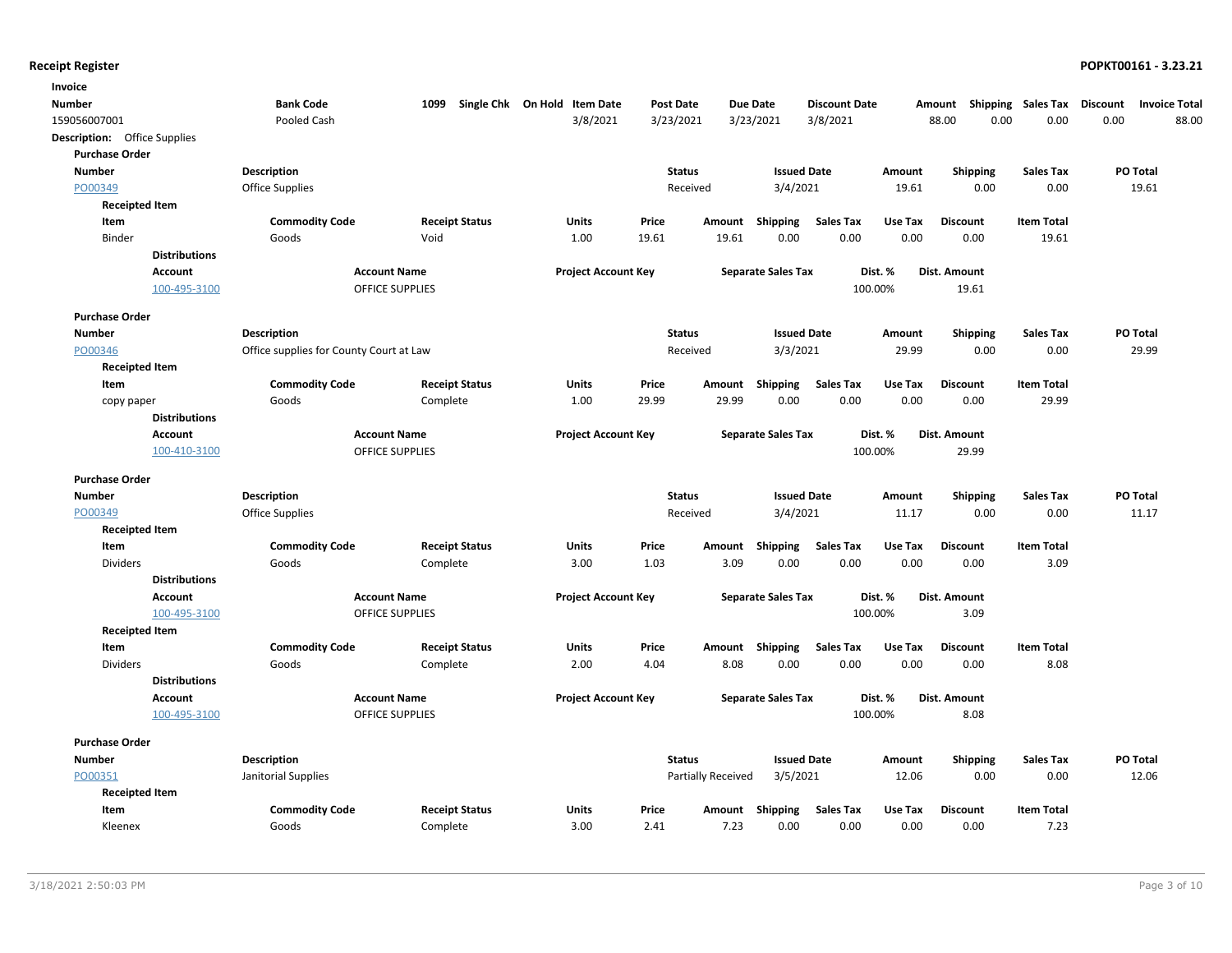| <b>Distributions</b>                    |                       |                         |                              |                  |                           |                           |                      |         |                 |                    |                 |                      |
|-----------------------------------------|-----------------------|-------------------------|------------------------------|------------------|---------------------------|---------------------------|----------------------|---------|-----------------|--------------------|-----------------|----------------------|
| <b>Account</b>                          |                       | <b>Account Name</b>     | <b>Project Account Key</b>   |                  |                           | <b>Separate Sales Tax</b> | Dist. %              |         | Dist. Amount    |                    |                 |                      |
| 100-512-3320                            |                       | <b>JANITOR SUPPLIES</b> |                              |                  |                           |                           | 100.00%              |         | 7.23            |                    |                 |                      |
| <b>Receipted Item</b>                   |                       |                         |                              |                  |                           |                           |                      |         |                 |                    |                 |                      |
| Item                                    | <b>Commodity Code</b> | <b>Receipt Status</b>   | <b>Units</b>                 | Price            | Amount                    | <b>Shipping</b>           | <b>Sales Tax</b>     | Use Tax | <b>Discount</b> | <b>Item Total</b>  |                 |                      |
| Paper Towels                            | Goods                 | Complete                | 1.00                         | 4.83             | 4.83                      | 0.00                      | 0.00                 | 0.00    | 0.00            | 4.83               |                 |                      |
| <b>Distributions</b>                    |                       |                         |                              |                  |                           |                           |                      |         |                 |                    |                 |                      |
| <b>Account</b>                          |                       | <b>Account Name</b>     | <b>Project Account Key</b>   |                  |                           | <b>Separate Sales Tax</b> | Dist. %              |         | Dist. Amount    |                    |                 |                      |
| 100-512-3320                            |                       | <b>JANITOR SUPPLIES</b> |                              |                  |                           |                           | 100.00%              |         | 4.83            |                    |                 |                      |
| <b>Purchase Order</b>                   |                       |                         |                              |                  |                           |                           |                      |         |                 |                    |                 |                      |
| <b>Number</b>                           | <b>Description</b>    |                         |                              | <b>Status</b>    |                           | <b>Issued Date</b>        |                      | Amount  | <b>Shipping</b> | <b>Sales Tax</b>   | PO Total        |                      |
| PO00349                                 | Office Supplies       |                         |                              | Received         |                           | 3/4/2021                  |                      | 23.28   | 0.00            | 0.00               | 23.28           |                      |
| <b>Receipted Item</b>                   |                       |                         |                              |                  |                           |                           |                      |         |                 |                    |                 |                      |
| Item                                    | <b>Commodity Code</b> | <b>Receipt Status</b>   | Units                        | Price            | Amount                    | Shipping                  | <b>Sales Tax</b>     | Use Tax | <b>Discount</b> | <b>Item Total</b>  |                 |                      |
| Pencil Lead                             | Goods                 | Complete                | 1.00                         | 2.15             | 2.15                      | 0.00                      | 0.00                 | 0.00    | 0.00            | 2.15               |                 |                      |
| <b>Distributions</b>                    |                       |                         |                              |                  |                           |                           |                      |         |                 |                    |                 |                      |
| <b>Account</b>                          |                       | <b>Account Name</b>     | <b>Project Account Key</b>   |                  |                           | <b>Separate Sales Tax</b> | Dist. %              |         | Dist. Amount    |                    |                 |                      |
| 100-495-3100                            |                       | <b>OFFICE SUPPLIES</b>  |                              |                  |                           |                           | 100.00%              |         | 2.15            |                    |                 |                      |
| <b>Receipted Item</b>                   |                       |                         |                              |                  |                           |                           |                      |         |                 |                    |                 |                      |
| Item                                    | <b>Commodity Code</b> | <b>Receipt Status</b>   | Units                        | Price            | Amount                    | Shipping                  | <b>Sales Tax</b>     | Use Tax | <b>Discount</b> | <b>Item Total</b>  |                 |                      |
| Pens                                    | Goods                 | Complete                | 1.00                         | 21.13            | 21.13                     | 0.00                      | 0.00                 | 0.00    | 0.00            | 21.13              |                 |                      |
| <b>Distributions</b>                    |                       |                         |                              |                  |                           |                           |                      |         |                 |                    |                 |                      |
| Account                                 |                       | <b>Account Name</b>     | <b>Project Account Key</b>   |                  |                           | <b>Separate Sales Tax</b> | Dist. %              |         | Dist. Amount    |                    |                 |                      |
| 100-495-3100                            |                       | <b>OFFICE SUPPLIES</b>  |                              |                  |                           |                           | 100.00%              |         | 21.13           |                    |                 |                      |
| <b>Purchase Order</b>                   |                       |                         |                              |                  |                           |                           |                      |         |                 |                    |                 |                      |
| Number                                  | Description           |                         |                              | <b>Status</b>    |                           | <b>Issued Date</b>        |                      | Amount  | <b>Shipping</b> | <b>Sales Tax</b>   | PO Total        |                      |
| PO00351                                 | Janitorial Supplies   |                         |                              |                  | Partially Received        | 3/5/2021                  |                      | 11.50   | 0.00            | 0.00               | 11.50           |                      |
| <b>Receipted Item</b>                   |                       |                         |                              |                  |                           |                           |                      |         |                 |                    |                 |                      |
| Item                                    | <b>Commodity Code</b> | <b>Receipt Status</b>   | Units                        | Price            | Amount                    | Shipping                  | <b>Sales Tax</b>     | Use Tax | <b>Discount</b> | <b>Item Total</b>  |                 |                      |
| <b>Trash Bags</b>                       | Goods                 | Complete                | 1.00                         | 11.50            | 11.50                     | 0.00                      | 0.00                 | 0.00    | 0.00            | 11.50              |                 |                      |
| <b>Distributions</b>                    |                       |                         |                              |                  |                           |                           |                      |         |                 |                    |                 |                      |
| Account                                 |                       | <b>Account Name</b>     | <b>Project Account Key</b>   |                  |                           | <b>Separate Sales Tax</b> | Dist. %              |         | Dist. Amount    |                    |                 |                      |
| 100-512-3320                            |                       | <b>JANITOR SUPPLIES</b> |                              |                  |                           |                           | 100.00%              |         | 11.50           |                    |                 |                      |
| Invoice                                 |                       |                         |                              |                  |                           |                           |                      |         |                 |                    |                 |                      |
| <b>Number</b>                           | <b>Bank Code</b>      | 1099                    | Single Chk On Hold Item Date | <b>Post Date</b> | <b>Due Date</b>           |                           | <b>Discount Date</b> |         | Amount          | Shipping Sales Tax | <b>Discount</b> | <b>Invoice Total</b> |
| 159154301001                            | Pooled Cash           |                         | 3/8/2021                     | 3/23/2021        | 3/23/2021                 |                           | 3/8/2021             |         | 6.09<br>0.00    | 0.00               | 0.00            | 6.09                 |
| <b>Description:</b> Janitorial Supplies |                       |                         |                              |                  |                           |                           |                      |         |                 |                    |                 |                      |
| <b>Purchase Order</b>                   |                       |                         |                              |                  |                           |                           |                      |         |                 |                    |                 |                      |
| <b>Number</b>                           | <b>Description</b>    |                         |                              | <b>Status</b>    |                           | <b>Issued Date</b>        |                      | Amount  | Shipping        | <b>Sales Tax</b>   | PO Total        |                      |
| PO00351                                 | Janitorial Supplies   |                         |                              |                  | <b>Partially Received</b> | 3/5/2021                  |                      | 6.09    | 0.00            | 0.00               | 6.09            |                      |
|                                         |                       |                         |                              |                  |                           |                           |                      |         |                 |                    |                 |                      |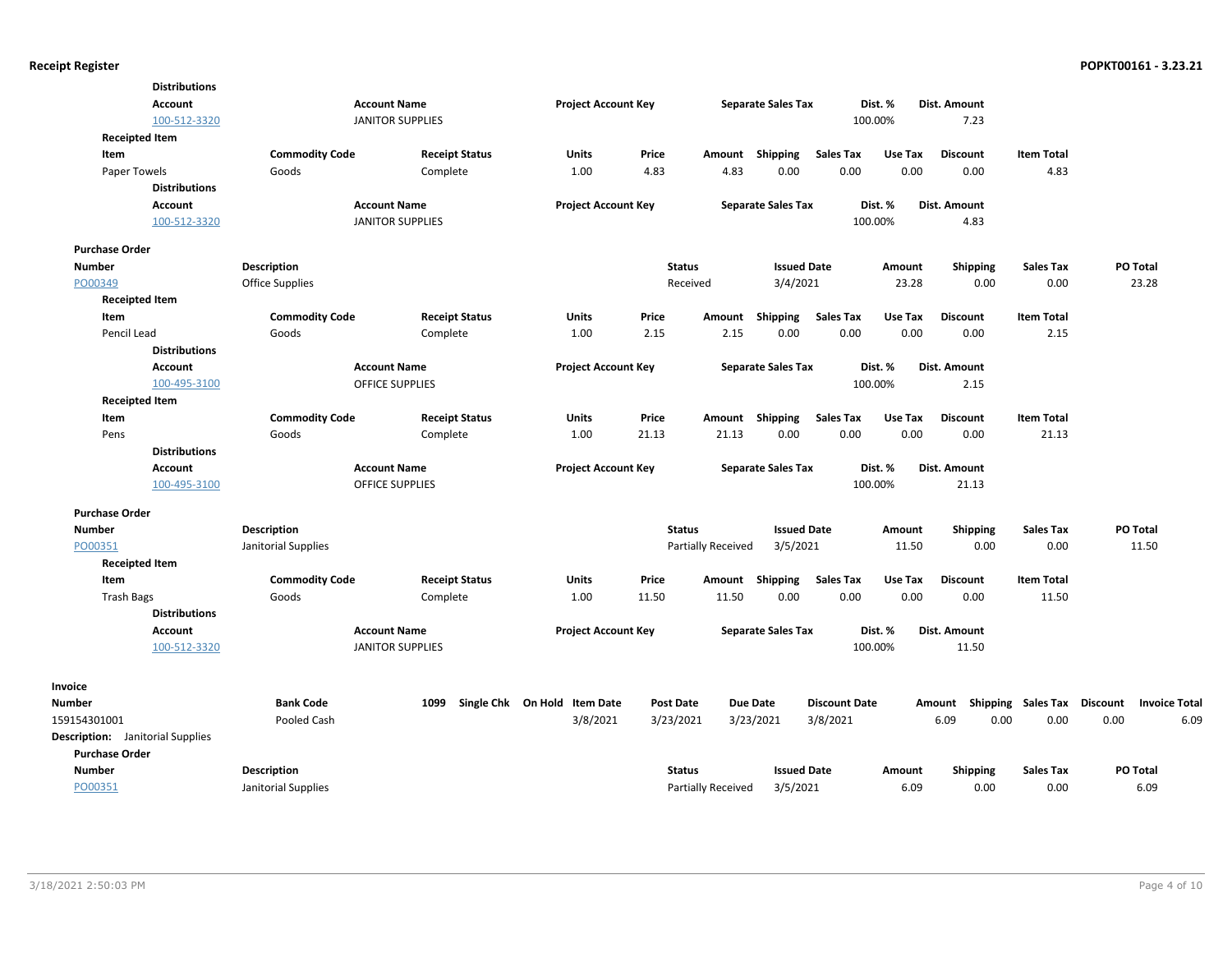| <b>Receipted Item</b>                                       |                                         |                            |                                     |                  |                           |                           |                      |         |                           |                           |                                         |
|-------------------------------------------------------------|-----------------------------------------|----------------------------|-------------------------------------|------------------|---------------------------|---------------------------|----------------------|---------|---------------------------|---------------------------|-----------------------------------------|
| Item                                                        | <b>Commodity Code</b>                   | <b>Receipt Status</b>      | Units                               | Price            | Amount                    | <b>Shipping</b>           | <b>Sales Tax</b>     | Use Tax | <b>Discount</b>           | <b>Item Total</b>         |                                         |
| Glass Cleaner                                               | Goods                                   | Complete                   | 1.00                                | 6.09             | 6.09                      | 0.00                      | 0.00                 | 0.00    | 0.00                      | 6.09                      |                                         |
| <b>Distributions</b>                                        |                                         |                            |                                     |                  |                           |                           |                      |         |                           |                           |                                         |
| Account                                                     | <b>Account Name</b>                     |                            | <b>Project Account Key</b>          |                  |                           | <b>Separate Sales Tax</b> |                      | Dist. % | <b>Dist. Amount</b>       |                           |                                         |
| 100-512-3320                                                |                                         | <b>JANITOR SUPPLIES</b>    |                                     |                  |                           |                           |                      | 100.00% | 6.09                      |                           |                                         |
| Invoice                                                     |                                         |                            |                                     |                  |                           |                           |                      |         |                           |                           |                                         |
| Number                                                      | <b>Bank Code</b>                        | Single Chk On Hold<br>1099 | <b>Item Date</b>                    | <b>Post Date</b> | Due Date                  |                           | <b>Discount Date</b> |         | Amount Shipping Sales Tax |                           | Discount<br><b>Invoice Total</b>        |
| 159161342001                                                | Pooled Cash                             |                            | 3/8/2021                            | 3/23/2021        |                           | 3/23/2021                 | 3/8/2021             |         | 211.98<br>0.00            | 0.00                      | 0.00<br>211.98                          |
| <b>Description:</b> Office supplies for County Court at Law |                                         |                            |                                     |                  |                           |                           |                      |         |                           |                           |                                         |
| <b>Purchase Order</b>                                       |                                         |                            |                                     |                  |                           |                           |                      |         |                           |                           |                                         |
| <b>Number</b>                                               | <b>Description</b>                      |                            |                                     | <b>Status</b>    |                           | <b>Issued Date</b>        |                      | Amount  | <b>Shipping</b>           | <b>Sales Tax</b>          | <b>PO Total</b>                         |
| PO00346                                                     | Office supplies for County Court at Law |                            |                                     | Received         |                           | 3/3/2021                  |                      | 211.98  | 0.00                      | 0.00                      | 211.98                                  |
| <b>Receipted Item</b>                                       |                                         |                            |                                     |                  |                           |                           |                      |         |                           |                           |                                         |
| Item                                                        | <b>Commodity Code</b>                   | <b>Receipt Status</b>      | Units                               | Price            | Amount                    | Shipping                  | <b>Sales Tax</b>     | Use Tax | <b>Discount</b>           | <b>Item Total</b>         |                                         |
| Toner (2 pk)                                                | Goods                                   | Complete                   | 1.00                                | 211.98           | 211.98                    | 0.00                      | 0.00                 | 0.00    | 0.00                      | 211.98                    |                                         |
| <b>Distributions</b>                                        |                                         |                            |                                     |                  |                           |                           |                      |         |                           |                           |                                         |
| Account                                                     | <b>Account Name</b>                     |                            | <b>Project Account Key</b>          |                  |                           | <b>Separate Sales Tax</b> |                      | Dist. % | Dist. Amount              |                           |                                         |
| 100-410-3100                                                |                                         | <b>OFFICE SUPPLIES</b>     |                                     |                  |                           |                           |                      | 100.00% | 211.98                    |                           |                                         |
| Invoice                                                     |                                         |                            |                                     |                  |                           |                           |                      |         |                           |                           |                                         |
| <b>Number</b>                                               | <b>Bank Code</b>                        | 1099                       | Single Chk On Hold Item Date        | <b>Post Date</b> | <b>Due Date</b>           |                           | <b>Discount Date</b> |         | Amount                    | <b>Shipping Sales Tax</b> | <b>Discount</b><br><b>Invoice Total</b> |
| 159162493001                                                | Pooled Cash                             |                            | 3/5/2021                            | 3/23/2021        |                           | 3/23/2021                 | 3/5/2021             |         | 0.00<br>38.23             | 0.00                      | 0.00<br>38.23                           |
| <b>Description:</b> Office supplies for County Court at Law |                                         |                            |                                     |                  |                           |                           |                      |         |                           |                           |                                         |
| <b>Purchase Order</b>                                       |                                         |                            |                                     |                  |                           |                           |                      |         |                           |                           |                                         |
| Number                                                      | <b>Description</b>                      |                            |                                     | <b>Status</b>    |                           | <b>Issued Date</b>        |                      | Amount  | <b>Shipping</b>           | <b>Sales Tax</b>          | PO Total                                |
| PO00346                                                     | Office supplies for County Court at Law |                            |                                     | Received         |                           | 3/3/2021                  |                      | 8.24    | 0.00                      | 0.00                      | 8.24                                    |
| <b>Receipted Item</b>                                       |                                         |                            |                                     |                  |                           |                           |                      |         |                           |                           |                                         |
| Item                                                        | <b>Commodity Code</b>                   | <b>Receipt Status</b>      | <b>Units</b>                        | Price            | Amount                    | <b>Shipping</b>           | <b>Sales Tax</b>     | Use Tax | <b>Discount</b>           | <b>Item Total</b>         |                                         |
| 330888 Brown Clasp envelopes                                | Goods                                   | Complete                   | 1.00                                | 8.24             | 8.24                      | 0.00                      | 0.00                 | 0.00    | 0.00                      | 8.24                      |                                         |
|                                                             |                                         |                            | <b>Vendor Part Number:</b><br>33088 |                  |                           |                           |                      |         |                           |                           |                                         |
| <b>Distributions</b>                                        |                                         |                            |                                     |                  |                           |                           |                      |         |                           |                           |                                         |
| Account                                                     | <b>Account Name</b>                     |                            | <b>Project Account Key</b>          |                  |                           | <b>Separate Sales Tax</b> |                      | Dist. % | Dist. Amount              |                           |                                         |
| 100-410-3100                                                |                                         | <b>OFFICE SUPPLIES</b>     |                                     |                  |                           |                           |                      | 100.00% | 8.24                      |                           |                                         |
| <b>Purchase Order</b>                                       |                                         |                            |                                     |                  |                           |                           |                      |         |                           |                           |                                         |
| <b>Number</b>                                               | <b>Description</b>                      |                            |                                     | <b>Status</b>    |                           | <b>Issued Date</b>        |                      | Amount  | <b>Shipping</b>           | <b>Sales Tax</b>          | <b>PO Total</b>                         |
| PO00356                                                     | Office Supplies                         |                            |                                     |                  | <b>Partially Received</b> | 3/15/2021                 |                      | 29.99   | 0.00                      | 0.00                      | 29.99                                   |
| <b>Receipted Item</b>                                       |                                         |                            |                                     |                  |                           |                           |                      |         |                           |                           |                                         |
| Item                                                        | <b>Commodity Code</b>                   | <b>Receipt Status</b>      | Units                               | Price            | Amount                    | Shipping                  | <b>Sales Tax</b>     | Use Tax | <b>Discount</b>           | <b>Item Total</b>         |                                         |
| <b>Boise Copy Paper</b>                                     | Goods                                   | Complete                   | 1.00                                | 29.99            | 29.99                     | 0.00                      | 0.00                 | 0.00    | 0.00                      | 29.99                     |                                         |
|                                                             |                                         |                            | Vendor Part Number: 196517          |                  |                           |                           |                      |         |                           |                           |                                         |
| <b>Distributions</b>                                        |                                         |                            |                                     |                  |                           |                           |                      |         |                           |                           |                                         |
| Account                                                     | <b>Account Name</b>                     |                            | <b>Project Account Key</b>          |                  |                           | <b>Separate Sales Tax</b> |                      | Dist. % | Dist. Amount              |                           |                                         |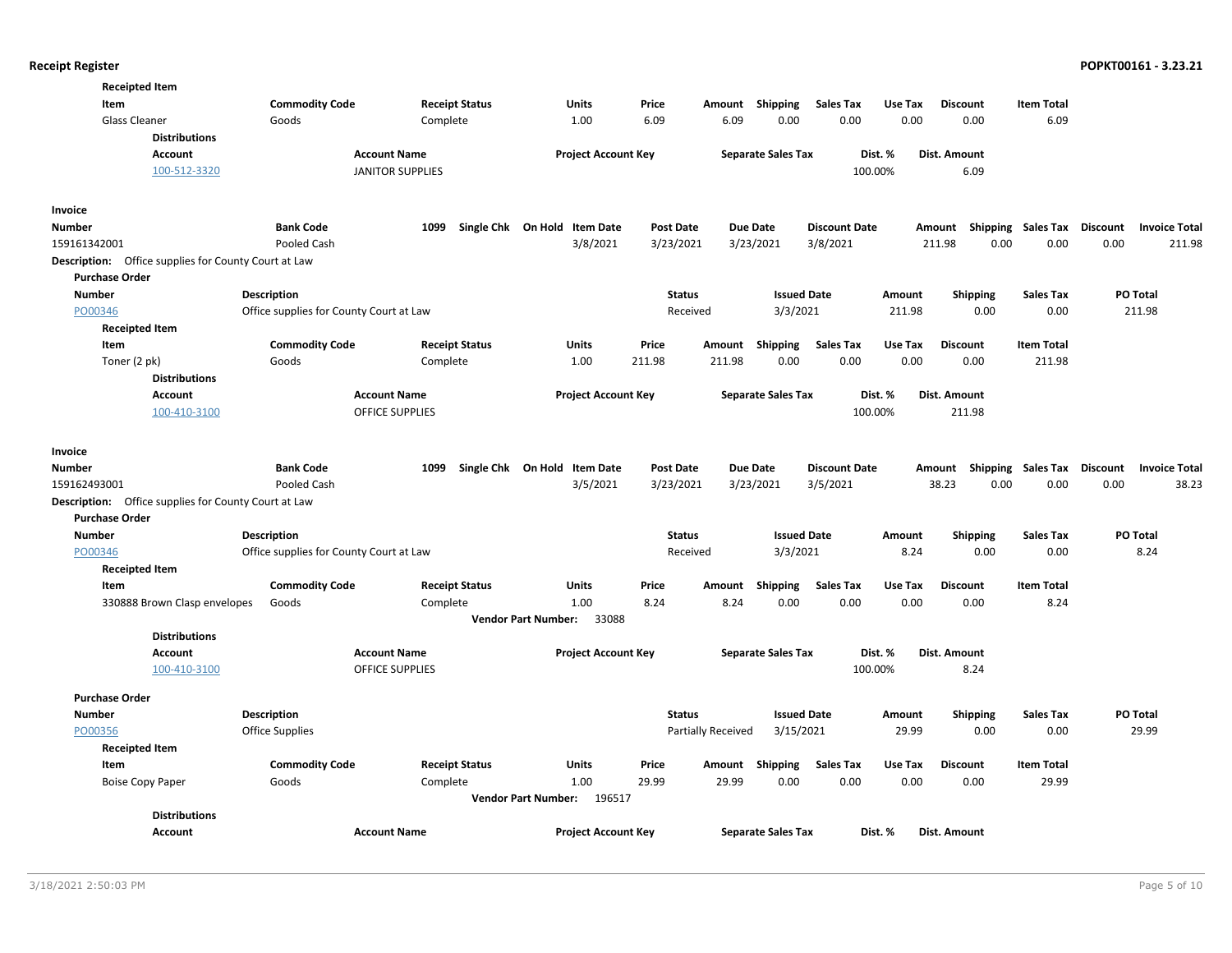| <b>Receipt Register</b>                |                       |                        |                              |                  |        |                           |                      |          |                  |                             |      | POPKT00161 - 3.23.21 |
|----------------------------------------|-----------------------|------------------------|------------------------------|------------------|--------|---------------------------|----------------------|----------|------------------|-----------------------------|------|----------------------|
| 100-475-3100                           |                       | <b>OFFICE SUPPLIES</b> |                              |                  |        |                           |                      | 100.00%  | 29.99            |                             |      |                      |
|                                        |                       |                        |                              |                  |        |                           |                      |          |                  |                             |      |                      |
| Invoice                                |                       |                        |                              |                  |        |                           |                      |          |                  |                             |      |                      |
| <b>Number</b>                          | <b>Bank Code</b>      | 1099                   | Single Chk On Hold Item Date | <b>Post Date</b> |        | <b>Due Date</b>           | <b>Discount Date</b> |          | Amount           | Shipping Sales Tax Discount |      | <b>Invoice Total</b> |
| 161077266001                           | Pooled Cash           |                        | 3/11/2021                    | 3/23/2021        |        | 3/23/2021                 | 3/11/2021            |          | 0.00<br>1,267.64 | 0.00                        | 0.00 | 1,267.64             |
| <b>Description:</b> Office supplies    |                       |                        |                              |                  |        |                           |                      |          |                  |                             |      |                      |
| <b>Purchase Order</b>                  |                       |                        |                              |                  |        |                           |                      |          |                  |                             |      |                      |
| <b>Number</b>                          | <b>Description</b>    |                        |                              | <b>Status</b>    |        | <b>Issued Date</b>        |                      | Amount   | <b>Shipping</b>  | <b>Sales Tax</b>            |      | PO Total             |
| PO00355                                | Office supplies       |                        |                              | Received         |        | 3/10/2021                 |                      | 1,304.00 | 0.00             | 0.00                        |      | 1,304.00             |
| <b>Receipted Item</b>                  |                       |                        |                              |                  |        |                           |                      |          |                  |                             |      |                      |
| Item                                   | <b>Commodity Code</b> | <b>Receipt Status</b>  | Units                        | Price            | Amount | Shipping                  | Sales Tax            | Use Tax  | <b>Discount</b>  | <b>Item Total</b>           |      |                      |
| 183992 Dell D9GY0 High-Yield Bla Goods |                       | Complete               | 7.00                         | 133.09           | 931.63 | 0.00                      | 0.00                 | 0.00     | 0.00             | 931.63                      |      |                      |
| <b>Distributions</b>                   |                       |                        |                              |                  |        |                           |                      |          |                  |                             |      |                      |
| <b>Account</b>                         | <b>Account Name</b>   |                        | <b>Project Account Key</b>   |                  |        | <b>Separate Sales Tax</b> |                      | Dist. %  | Dist. Amount     |                             |      |                      |
| 100-560-3100                           |                       | <b>OFFICE SUPPLIES</b> |                              |                  |        |                           |                      | 100.00%  | 931.63           |                             |      |                      |
| <b>Receipted Item</b>                  |                       |                        |                              |                  |        |                           |                      |          |                  |                             |      |                      |
| Item                                   | <b>Commodity Code</b> | <b>Receipt Status</b>  | Units                        | Price            |        | Amount Shipping           | <b>Sales Tax</b>     | Use Tax  | <b>Discount</b>  | <b>Item Total</b>           |      |                      |
| 203174 Sharpie Accent Highlighte Goods |                       | Complete               | 2.00                         | 5.88             | 11.76  | 0.00                      | 0.00                 | 0.00     | 0.00             | 11.76                       |      |                      |
| <b>Distributions</b>                   |                       |                        |                              |                  |        |                           |                      |          |                  |                             |      |                      |
| Account                                | <b>Account Name</b>   |                        | <b>Project Account Key</b>   |                  |        | <b>Separate Sales Tax</b> |                      | Dist. %  | Dist. Amount     |                             |      |                      |
| 100-560-3100                           |                       | <b>OFFICE SUPPLIES</b> |                              |                  |        |                           |                      | 100.00%  | 11.76            |                             |      |                      |
| <b>Receipted Item</b>                  |                       |                        |                              |                  |        |                           |                      |          |                  |                             |      |                      |
| Item                                   | <b>Commodity Code</b> | <b>Receipt Status</b>  | Units                        | Price            |        | Amount Shipping           | <b>Sales Tax</b>     | Use Tax  | <b>Discount</b>  | <b>Item Total</b>           |      |                      |
| 203349 Sharpie Find Point Perma Goods  |                       | Complete               | 4.00                         | 7.84             | 31.36  | 0.00                      | 0.00                 | 0.00     | 0.00             | 31.36                       |      |                      |
| <b>Distributions</b>                   |                       |                        |                              |                  |        |                           |                      |          |                  |                             |      |                      |
| <b>Account</b>                         | <b>Account Name</b>   |                        | <b>Project Account Key</b>   |                  |        | <b>Separate Sales Tax</b> |                      | Dist. %  | Dist. Amount     |                             |      |                      |
| 100-560-3100                           |                       | <b>OFFICE SUPPLIES</b> |                              |                  |        |                           |                      | 100.00%  | 31.36            |                             |      |                      |
| <b>Receipted Item</b>                  |                       |                        |                              |                  |        |                           |                      |          |                  |                             |      |                      |
| Item                                   | <b>Commodity Code</b> | <b>Receipt Status</b>  | Units                        | Price            |        | Amount Shipping           | <b>Sales Tax</b>     | Use Tax  | <b>Discount</b>  | <b>Item Total</b>           |      |                      |
| 268651 Expo Dry Erase Markers F Goods  |                       | Complete               | 2.00                         | 3.72             | 7.44   | 0.00                      | 0.00                 | 0.00     | 0.00             | 7.44                        |      |                      |
| <b>Distributions</b>                   |                       |                        |                              |                  |        |                           |                      |          |                  |                             |      |                      |
| Account                                | <b>Account Name</b>   |                        | <b>Project Account Key</b>   |                  |        | <b>Separate Sales Tax</b> |                      | Dist. %  | Dist. Amount     |                             |      |                      |
| 100-560-3100                           |                       | OFFICE SUPPLIES        |                              |                  |        |                           |                      | 100.00%  | 7.44             |                             |      |                      |
| <b>Receipted Item</b>                  |                       |                        |                              |                  |        |                           |                      |          |                  |                             |      |                      |
| Item                                   | <b>Commodity Code</b> | <b>Receipt Status</b>  | Units                        | Price            |        | Amount Shipping           | <b>Sales Tax</b>     | Use Tax  | <b>Discount</b>  | <b>Item Total</b>           |      |                      |
| 451898 Sharpie Permanent Ultra Goods   |                       | Complete               | 2.00                         | 8.19             | 16.38  | 0.00                      | 0.00                 | 0.00     | 0.00             | 16.38                       |      |                      |
| <b>Distributions</b>                   |                       |                        |                              |                  |        |                           |                      |          |                  |                             |      |                      |
| Account                                | <b>Account Name</b>   |                        | <b>Project Account Key</b>   |                  |        | <b>Separate Sales Tax</b> |                      | Dist. %  | Dist. Amount     |                             |      |                      |
| 100-560-3100                           |                       | <b>OFFICE SUPPLIES</b> |                              |                  |        |                           |                      | 100.00%  | 16.38            |                             |      |                      |
| <b>Receipted Item</b>                  |                       |                        |                              |                  |        |                           |                      |          |                  |                             |      |                      |
| Item                                   | <b>Commodity Code</b> | <b>Receipt Status</b>  | Units                        | Price            | Amount | Shipping                  | <b>Sales Tax</b>     | Use Tax  | <b>Discount</b>  | <b>Item Total</b>           |      |                      |
| 502583 TOPS DocketWritingPads! Goods   |                       | Complete               | 4.00                         | 23.49            | 93.96  | 0.00                      | 0.00                 | 0.00     | 0.00             | 93.96                       |      |                      |
| <b>Distributions</b>                   |                       |                        |                              |                  |        |                           |                      |          |                  |                             |      |                      |
| <b>Account</b>                         | <b>Account Name</b>   |                        | <b>Project Account Key</b>   |                  |        | <b>Separate Sales Tax</b> |                      | Dist. %  | Dist. Amount     |                             |      |                      |
| 100-560-3100                           |                       | <b>OFFICE SUPPLIES</b> |                              |                  |        |                           |                      | 100.00%  | 93.96            |                             |      |                      |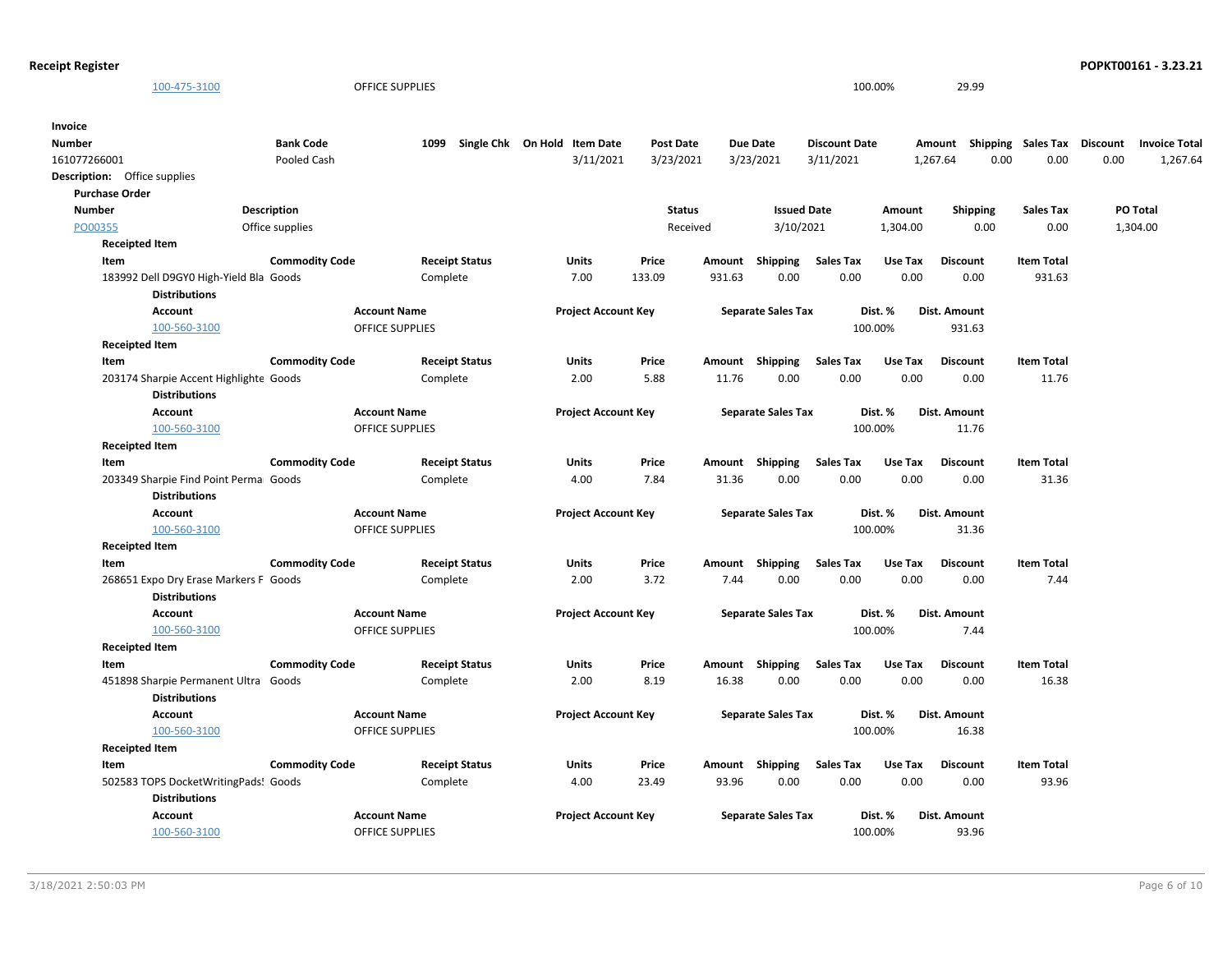| <b>Receipted Item</b><br>Item          | <b>Commodity Code</b> | <b>Receipt Status</b>  | Units                        | Price            | Amount | Shipping                  | <b>Sales Tax</b>     | Use Tax | <b>Discount</b> | <b>Item Total</b>                  |                                  |
|----------------------------------------|-----------------------|------------------------|------------------------------|------------------|--------|---------------------------|----------------------|---------|-----------------|------------------------------------|----------------------------------|
| 538923 Quality Park CD envelope Goods  |                       | Complete               | 5.00                         | 16.99            | 84.95  | 0.00                      | 0.00                 | 0.00    | 0.00            | 84.95                              |                                  |
| <b>Distributions</b>                   |                       |                        |                              |                  |        |                           |                      |         |                 |                                    |                                  |
| <b>Account</b>                         |                       | <b>Account Name</b>    | <b>Project Account Key</b>   |                  |        | <b>Separate Sales Tax</b> |                      | Dist. % | Dist. Amount    |                                    |                                  |
| 100-560-3100                           |                       | <b>OFFICE SUPPLIES</b> |                              |                  |        |                           |                      | 100.00% | 84.95           |                                    |                                  |
| <b>Receipted Item</b>                  |                       |                        |                              |                  |        |                           |                      |         |                 |                                    |                                  |
| Item                                   | <b>Commodity Code</b> | <b>Receipt Status</b>  | Units                        | Price            | Amount | Shipping                  | <b>Sales Tax</b>     | Use Tax | <b>Discount</b> | <b>Item Total</b>                  |                                  |
| 865486 BIC Gelocity Gel Pens .7m Goods |                       | Complete               | 8.00                         | 11.27            | 90.16  | 0.00                      | 0.00                 | 0.00    | 0.00            | 90.16                              |                                  |
| <b>Distributions</b>                   |                       |                        |                              |                  |        |                           |                      |         |                 |                                    |                                  |
| Account                                |                       | <b>Account Name</b>    | <b>Project Account Key</b>   |                  |        | <b>Separate Sales Tax</b> |                      | Dist. % | Dist. Amount    |                                    |                                  |
| 100-560-3100                           |                       | OFFICE SUPPLIES        |                              |                  |        |                           |                      | 100.00% | 90.16           |                                    |                                  |
| <b>Receipted Item</b>                  |                       |                        |                              |                  |        |                           |                      |         |                 |                                    |                                  |
| Item                                   | <b>Commodity Code</b> | <b>Receipt Status</b>  | <b>Units</b>                 | Price            |        | Amount Shipping           | Sales Tax            | Use Tax | <b>Discount</b> | <b>Item Total</b>                  |                                  |
| 865567 BIC Retractable Gel Pens, Goods |                       | Void                   | 4.00                         | 9.09             | 36.36  | 0.00                      | 0.00                 | 0.00    | 0.00            | 36.36                              |                                  |
| <b>Distributions</b>                   |                       |                        |                              |                  |        |                           |                      |         |                 |                                    |                                  |
| <b>Account</b>                         |                       | <b>Account Name</b>    | <b>Project Account Key</b>   |                  |        | <b>Separate Sales Tax</b> |                      | Dist. % | Dist. Amount    |                                    |                                  |
| 100-560-3100                           |                       | <b>OFFICE SUPPLIES</b> |                              |                  |        |                           |                      | 100.00% | 36.36           |                                    |                                  |
| Invoice                                |                       |                        |                              |                  |        |                           |                      |         |                 |                                    |                                  |
| <b>Number</b>                          | <b>Bank Code</b>      | 1099                   | Single Chk On Hold Item Date | <b>Post Date</b> |        | <b>Due Date</b>           | <b>Discount Date</b> |         |                 | Amount Shipping Sales Tax          | Discount<br><b>Invoice Total</b> |
| 161088973001                           | Pooled Cash           |                        | 3/11/2021                    | 3/23/2021        |        | 3/23/2021                 | 3/11/2021            |         | 102.95          | 0.00<br>0.00                       | 0.00<br>102.95                   |
| <b>Description:</b> Office supplies    |                       |                        |                              |                  |        |                           |                      |         |                 |                                    |                                  |
| <b>Purchase Order</b>                  |                       |                        |                              |                  |        |                           |                      |         |                 |                                    |                                  |
| <b>Number</b>                          | Description           |                        |                              | <b>Status</b>    |        | <b>Issued Date</b>        |                      | Amount  | <b>Shipping</b> | <b>Sales Tax</b>                   | PO Total                         |
| PO00355                                | Office supplies       |                        |                              | Received         |        | 3/10/2021                 |                      | 102.95  | 0.00            | 0.00                               | 102.95                           |
| <b>Receipted Item</b>                  |                       |                        |                              |                  |        |                           |                      |         |                 |                                    |                                  |
| Item                                   | <b>Commodity Code</b> | <b>Receipt Status</b>  | <b>Units</b>                 | Price            | Amount | <b>Shipping</b>           | <b>Sales Tax</b>     | Use Tax | <b>Discount</b> | <b>Item Total</b>                  |                                  |
| 188193 Smead Self Adhesive Fast Goods  |                       | Complete               | 5.00                         | 20.59            | 102.95 | 0.00                      | 0.00                 | 0.00    | 0.00            | 102.95                             |                                  |
| <b>Distributions</b>                   |                       |                        |                              |                  |        |                           |                      |         |                 |                                    |                                  |
| <b>Account</b>                         |                       | <b>Account Name</b>    | <b>Project Account Key</b>   |                  |        | <b>Separate Sales Tax</b> |                      | Dist. % | Dist. Amount    |                                    |                                  |
| 100-560-3100                           |                       | <b>OFFICE SUPPLIES</b> |                              |                  |        |                           |                      | 100.00% | 102.95          |                                    |                                  |
| Invoice                                |                       |                        |                              |                  |        |                           |                      |         |                 |                                    |                                  |
| <b>Number</b>                          | <b>Bank Code</b>      | 1099                   | Single Chk On Hold Item Date | <b>Post Date</b> |        | <b>Due Date</b>           | <b>Discount Date</b> |         |                 | Amount Shipping Sales Tax Discount | <b>Invoice Total</b>             |
| 161088978001                           | Pooled Cash           |                        | 3/11/2021                    | 3/23/2021        |        | 3/23/2021                 | 3/11/2021            |         | 209.95          | 0.00<br>0.00                       | 209.95<br>0.00                   |
| Description: Office supplies           |                       |                        |                              |                  |        |                           |                      |         |                 |                                    |                                  |
| <b>Purchase Order</b>                  |                       |                        |                              |                  |        |                           |                      |         |                 |                                    |                                  |
| <b>Number</b>                          | <b>Description</b>    |                        |                              | <b>Status</b>    |        | <b>Issued Date</b>        |                      | Amount  | <b>Shipping</b> | <b>Sales Tax</b>                   | PO Total                         |
| PO00355                                | Office supplies       |                        |                              | Received         |        | 3/10/2021                 |                      | 209.95  | 0.00            | 0.00                               | 209.95                           |
| <b>Receipted Item</b>                  |                       |                        |                              |                  |        |                           |                      |         |                 |                                    |                                  |
| Item                                   | <b>Commodity Code</b> | <b>Receipt Status</b>  | Units                        | Price            | Amount | Shipping                  | <b>Sales Tax</b>     | Use Tax | <b>Discount</b> | <b>Item Total</b>                  |                                  |
| 208546 Smead EndTab Folders W Goods    |                       | Complete               | 5.00                         | 41.99            | 209.95 | 0.00                      | 0.00                 | 0.00    | 0.00            | 209.95                             |                                  |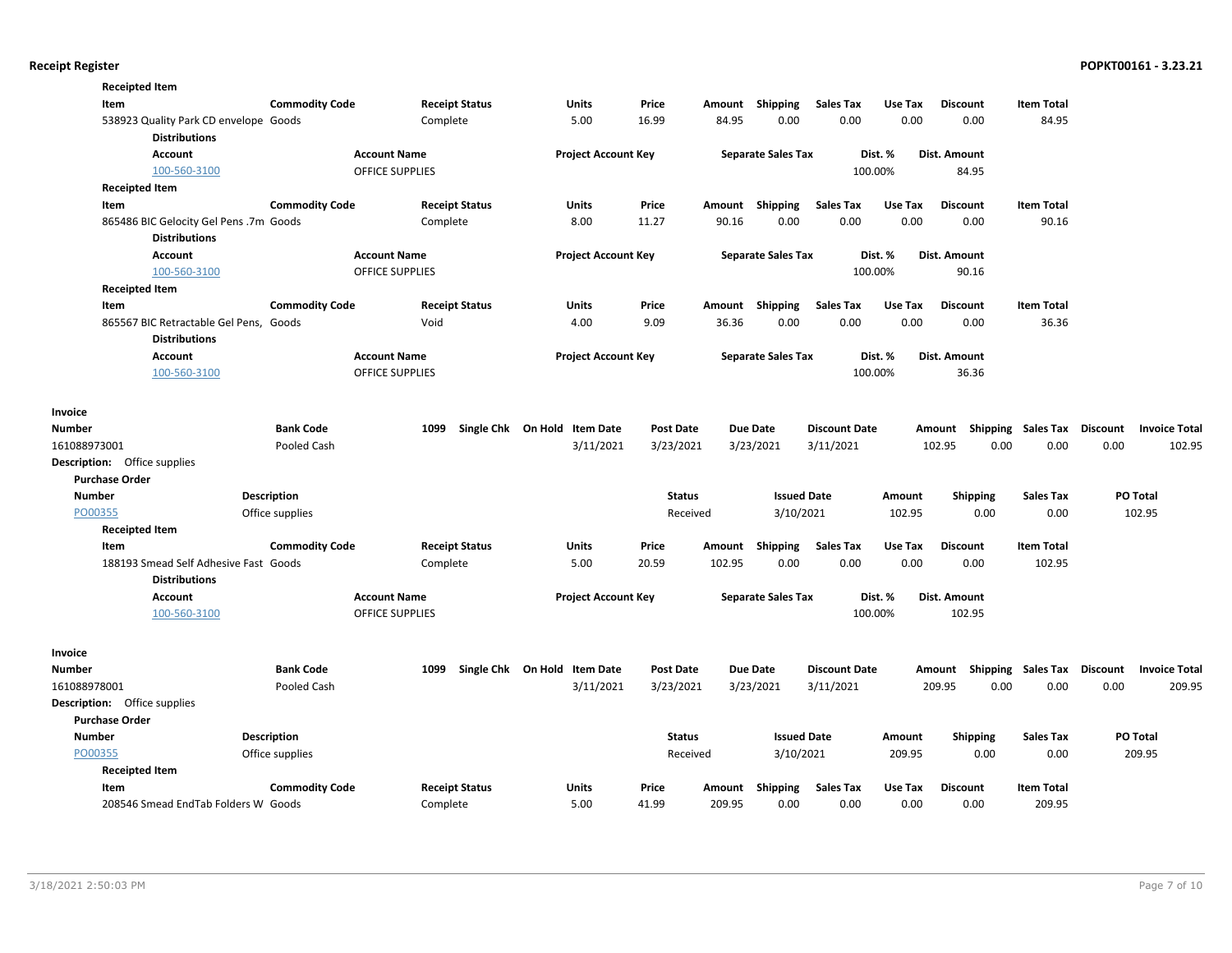|                                         | <b>Distributions</b>                    |                       |                                                 |                       |                              |                |               |                           |                          |                               |                       |                           |                       |                      |
|-----------------------------------------|-----------------------------------------|-----------------------|-------------------------------------------------|-----------------------|------------------------------|----------------|---------------|---------------------------|--------------------------|-------------------------------|-----------------------|---------------------------|-----------------------|----------------------|
|                                         | Account                                 |                       | <b>Account Name</b>                             |                       | <b>Project Account Key</b>   |                |               | <b>Separate Sales Tax</b> |                          | Dist. %                       | Dist. Amount          |                           |                       |                      |
|                                         | 100-560-3100                            |                       | <b>OFFICE SUPPLIES</b>                          |                       |                              |                |               |                           |                          | 100.00%                       | 209.95                |                           |                       |                      |
|                                         |                                         |                       |                                                 |                       |                              |                |               |                           |                          |                               |                       |                           |                       |                      |
| <b>Vendor Number</b>                    | <b>Vendor DBA</b>                       |                       |                                                 |                       |                              |                |               |                           |                          | <b>Vendor Total Discount:</b> |                       | 0.00                      | <b>Invoice Total:</b> | 491.95               |
| 00478                                   | <b>REINERT PAPER &amp; CHEMI</b>        |                       |                                                 |                       |                              |                |               |                           |                          |                               |                       |                           |                       |                      |
| Invoice                                 |                                         |                       |                                                 |                       |                              |                |               |                           |                          |                               |                       |                           |                       |                      |
| <b>Number</b>                           |                                         | <b>Bank Code</b>      | 1099                                            |                       | Single Chk On Hold Item Date | Post Date      |               | <b>Due Date</b>           | <b>Discount Date</b>     |                               |                       | Amount Shipping Sales Tax | <b>Discount</b>       | <b>Invoice Total</b> |
| 422827                                  |                                         | Pooled Cash           |                                                 |                       | 3/9/2021                     | 3/23/2021      |               | 3/23/2021                 | 3/9/2021                 |                               | 491.95                | 0.00<br>0.00              | 0.00                  | 491.95               |
| <b>Description:</b> Janitorial Supplies |                                         |                       |                                                 |                       |                              |                |               |                           |                          |                               |                       |                           |                       |                      |
| <b>Purchase Order</b>                   |                                         |                       |                                                 |                       |                              |                |               |                           |                          |                               |                       |                           |                       |                      |
| <b>Number</b>                           |                                         | Description           |                                                 |                       |                              |                | <b>Status</b> | <b>Issued Date</b>        |                          | Amount                        | <b>Shipping</b>       | <b>Sales Tax</b>          |                       | PO Total             |
| PO00341                                 |                                         | Janitorial Supplies   |                                                 |                       |                              |                | Received      | 3/1/2021                  |                          | 491.95                        | 0.00                  | 0.00                      |                       | 491.95               |
| <b>Receipted Item</b>                   |                                         |                       |                                                 |                       |                              |                |               |                           |                          |                               |                       |                           |                       |                      |
| Item                                    |                                         | <b>Commodity Code</b> |                                                 | <b>Receipt Status</b> | Units                        | Price          | Amount        | <b>Shipping</b>           | <b>Sales Tax</b>         | Use Tax                       | <b>Discount</b>       | <b>Item Total</b>         |                       |                      |
|                                         | 20" Polish Buffer Pad                   | Goods                 | Complete                                        |                       | 6.00                         | 4.15           | 24.90         | 0.00                      | 0.00                     | 0.00                          | 0.00                  | 24.90                     |                       |                      |
|                                         | <b>Distributions</b>                    |                       |                                                 |                       |                              |                |               |                           |                          |                               |                       |                           |                       |                      |
|                                         | Account                                 |                       | <b>Account Name</b>                             |                       | <b>Project Account Key</b>   |                |               | <b>Separate Sales Tax</b> |                          | Dist. %                       | Dist. Amount          |                           |                       |                      |
|                                         | 100-560-3320                            |                       | SHERIFF JANITOR SUPPLIES                        |                       |                              |                |               |                           |                          | 100.00%                       | 24.90                 |                           |                       |                      |
| <b>Receipted Item</b>                   |                                         |                       |                                                 |                       |                              |                |               |                           |                          |                               |                       |                           |                       |                      |
| Item                                    |                                         | <b>Commodity Code</b> |                                                 | <b>Receipt Status</b> | <b>Units</b>                 | Price          |               | Amount Shipping           | <b>Sales Tax</b>         | Use Tax                       | <b>Discount</b>       | <b>Item Total</b>         |                       |                      |
|                                         | 7.5x800' natural roll towel             | Goods                 | Complete                                        |                       | 4.00                         | 35.97          | 143.88        | 0.00                      | 0.00                     | 0.00                          | 0.00                  | 143.88                    |                       |                      |
|                                         | <b>Distributions</b>                    |                       |                                                 |                       |                              |                |               |                           |                          |                               |                       |                           |                       |                      |
|                                         | Account                                 |                       | <b>Account Name</b>                             |                       | <b>Project Account Key</b>   |                |               | <b>Separate Sales Tax</b> |                          | Dist. %                       | Dist. Amount          |                           |                       |                      |
|                                         | 100-560-3320                            |                       | SHERIFF JANITOR SUPPLIES                        |                       |                              |                |               |                           |                          | 100.00%                       | 143.88                |                           |                       |                      |
| <b>Receipted Item</b>                   |                                         |                       |                                                 |                       |                              |                |               |                           |                          |                               |                       |                           |                       |                      |
| Item                                    |                                         | <b>Commodity Code</b> |                                                 | <b>Receipt Status</b> | Units                        | Price          |               | Amount Shipping           | <b>Sales Tax</b>         | Use Tax                       | <b>Discount</b>       | <b>Item Total</b>         |                       |                      |
|                                         | 9x11 2 ply kitchen towels -90shts Goods |                       | Complete                                        |                       | 2.00                         | 25.34          | 50.68         | 0.00                      | 0.00                     | 0.00                          | 0.00                  | 50.68                     |                       |                      |
|                                         | <b>Distributions</b>                    |                       |                                                 |                       |                              |                |               |                           |                          |                               |                       |                           |                       |                      |
|                                         | Account                                 |                       | <b>Account Name</b>                             |                       | <b>Project Account Key</b>   |                |               | <b>Separate Sales Tax</b> |                          | Dist. %                       | Dist. Amount          |                           |                       |                      |
|                                         | 100-560-3320                            |                       | SHERIFF JANITOR SUPPLIES                        |                       |                              |                |               |                           |                          | 100.00%                       | 50.68                 |                           |                       |                      |
| <b>Receipted Item</b>                   |                                         |                       |                                                 |                       |                              |                |               |                           |                          |                               |                       |                           |                       |                      |
| Item                                    |                                         | <b>Commodity Code</b> |                                                 | <b>Receipt Status</b> | Units                        | Price          |               | Amount Shipping           | Sales Tax                | Use Tax                       | <b>Discount</b>       | <b>Item Total</b>         |                       |                      |
|                                         | all purpose cleaner/floor cleaner Goods |                       | Complete                                        |                       | 10.00                        | 7.90           | 79.00         | 0.00                      | 0.00                     | 0.00                          | 0.00                  | 79.00                     |                       |                      |
|                                         | <b>Distributions</b>                    |                       |                                                 |                       |                              |                |               |                           |                          |                               |                       |                           |                       |                      |
|                                         | Account                                 |                       | <b>Account Name</b>                             |                       | <b>Project Account Key</b>   |                |               | <b>Separate Sales Tax</b> |                          | Dist. %                       | Dist. Amount          |                           |                       |                      |
|                                         | 100-560-3320                            |                       | SHERIFF JANITOR SUPPLIES                        |                       |                              |                |               |                           |                          | 100.00%                       | 79.00                 |                           |                       |                      |
| <b>Receipted Item</b>                   |                                         |                       |                                                 |                       |                              |                |               |                           |                          |                               |                       |                           |                       |                      |
| Item                                    |                                         | <b>Commodity Code</b> |                                                 | <b>Receipt Status</b> | Units<br>1.00                | Price<br>44.81 | 44.81         | Amount Shipping<br>0.00   | <b>Sales Tax</b><br>0.00 | Use Tax<br>0.00               | <b>Discount</b>       | <b>Item Total</b>         |                       |                      |
|                                         | cartridge lotion soap                   | Goods                 | Complete                                        |                       |                              |                |               |                           |                          |                               | 0.00                  | 44.81                     |                       |                      |
|                                         | <b>Distributions</b>                    |                       |                                                 |                       |                              |                |               |                           |                          |                               |                       |                           |                       |                      |
|                                         | Account<br>100-560-3320                 |                       | <b>Account Name</b><br>SHERIFF JANITOR SUPPLIES |                       | <b>Project Account Key</b>   |                |               | <b>Separate Sales Tax</b> |                          | Dist. %<br>100.00%            | Dist. Amount<br>44.81 |                           |                       |                      |
|                                         |                                         |                       |                                                 |                       |                              |                |               |                           |                          |                               |                       |                           |                       |                      |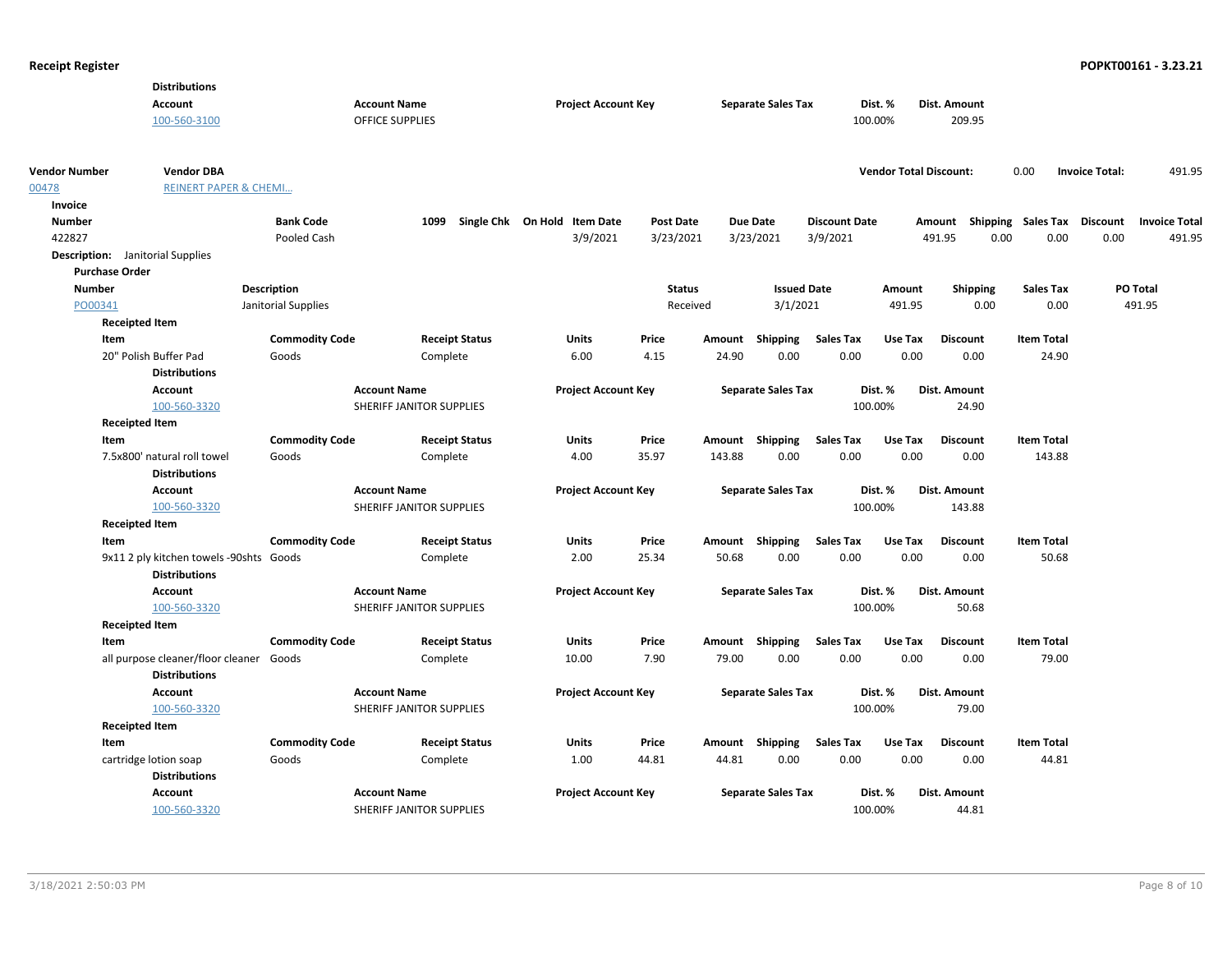|                      | <b>Receipted Item</b>   |                       |                          |                            |       |                |                           |                  |         |                     |                               |
|----------------------|-------------------------|-----------------------|--------------------------|----------------------------|-------|----------------|---------------------------|------------------|---------|---------------------|-------------------------------|
|                      | Item                    | <b>Commodity Code</b> | <b>Receipt Status</b>    | Units                      | Price | Amount         | Shipping                  | <b>Sales Tax</b> | Use Tax | <b>Discount</b>     | <b>Item Total</b>             |
|                      | glass cleaner (aerosol) | Goods                 | Complete                 | 2.00                       | 38.91 | 77.82          | 0.00                      | 0.00             | 0.00    | 0.00                | 77.82                         |
|                      | <b>Distributions</b>    |                       |                          |                            |       |                |                           |                  |         |                     |                               |
|                      | <b>Account</b>          |                       | <b>Account Name</b>      | <b>Project Account Key</b> |       |                | <b>Separate Sales Tax</b> |                  | Dist. % | Dist. Amount        |                               |
|                      | 100-560-3320            |                       | SHERIFF JANITOR SUPPLIES |                            |       |                |                           |                  | 100.00% | 77.82               |                               |
|                      | <b>Receipted Item</b>   |                       |                          |                            |       |                |                           |                  |         |                     |                               |
|                      | Item                    | <b>Commodity Code</b> | <b>Receipt Status</b>    | <b>Units</b>               | Price | Amount         | Shipping                  | <b>Sales Tax</b> | Use Tax | <b>Discount</b>     | <b>Item Total</b>             |
|                      | liquid Bleach           | Goods                 | Complete                 | 6.00                       | 4.25  | 25.50          | 0.00                      | 0.00             | 0.00    | 0.00                | 25.50                         |
|                      | <b>Distributions</b>    |                       |                          |                            |       |                |                           |                  |         |                     |                               |
|                      | <b>Account</b>          |                       | <b>Account Name</b>      | <b>Project Account Key</b> |       |                | <b>Separate Sales Tax</b> |                  | Dist. % | <b>Dist. Amount</b> |                               |
|                      | 100-560-3320            |                       | SHERIFF JANITOR SUPPLIES |                            |       |                |                           |                  | 100.00% | 25.50               |                               |
|                      | <b>Receipted Item</b>   |                       |                          |                            |       |                |                           |                  |         |                     |                               |
|                      | Item                    | <b>Commodity Code</b> | <b>Receipt Status</b>    | Units                      | Price | Amount         | Shipping                  | <b>Sales Tax</b> | Use Tax | Discount            | <b>Item Total</b>             |
|                      | meter Spray             | Goods                 | Complete                 | 1.00                       | 45.36 | 45.36          | 0.00                      | 0.00             | 0.00    | 0.00                | 45.36                         |
|                      | <b>Distributions</b>    |                       |                          |                            |       |                |                           |                  |         |                     |                               |
|                      | <b>Account</b>          |                       | <b>Account Name</b>      | <b>Project Account Key</b> |       |                | <b>Separate Sales Tax</b> |                  | Dist. % | <b>Dist. Amount</b> |                               |
|                      | 100-560-3320            |                       | SHERIFF JANITOR SUPPLIES |                            |       |                |                           |                  | 100.00% | 45.36               |                               |
|                      |                         |                       |                          |                            |       |                |                           |                  |         |                     |                               |
|                      |                         |                       |                          |                            |       |                |                           |                  |         |                     |                               |
| <b>Packet Totals</b> |                         |                       |                          |                            |       |                |                           |                  |         |                     |                               |
| Vendors:<br>5        | Invoices: 12            | Purchase Orders: 19   |                          | Amount: 5,033.05           |       | Shipping: 0.00 |                           | Tax: 0.00        |         | Discount: 0.00      | <b>Total Amount: 5,033.05</b> |